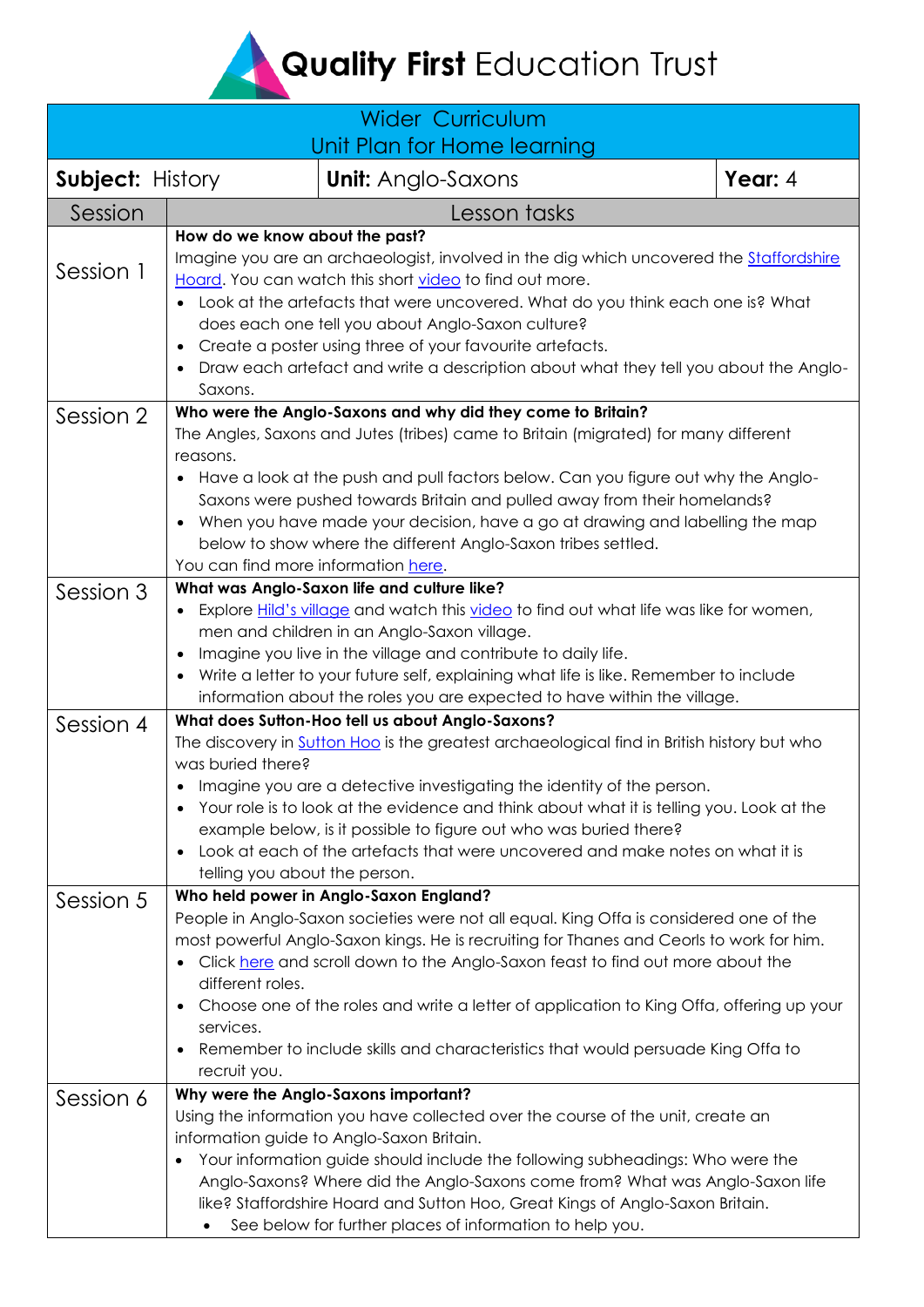# **Session 1 Resources – Anglo-Saxon Artefacts**













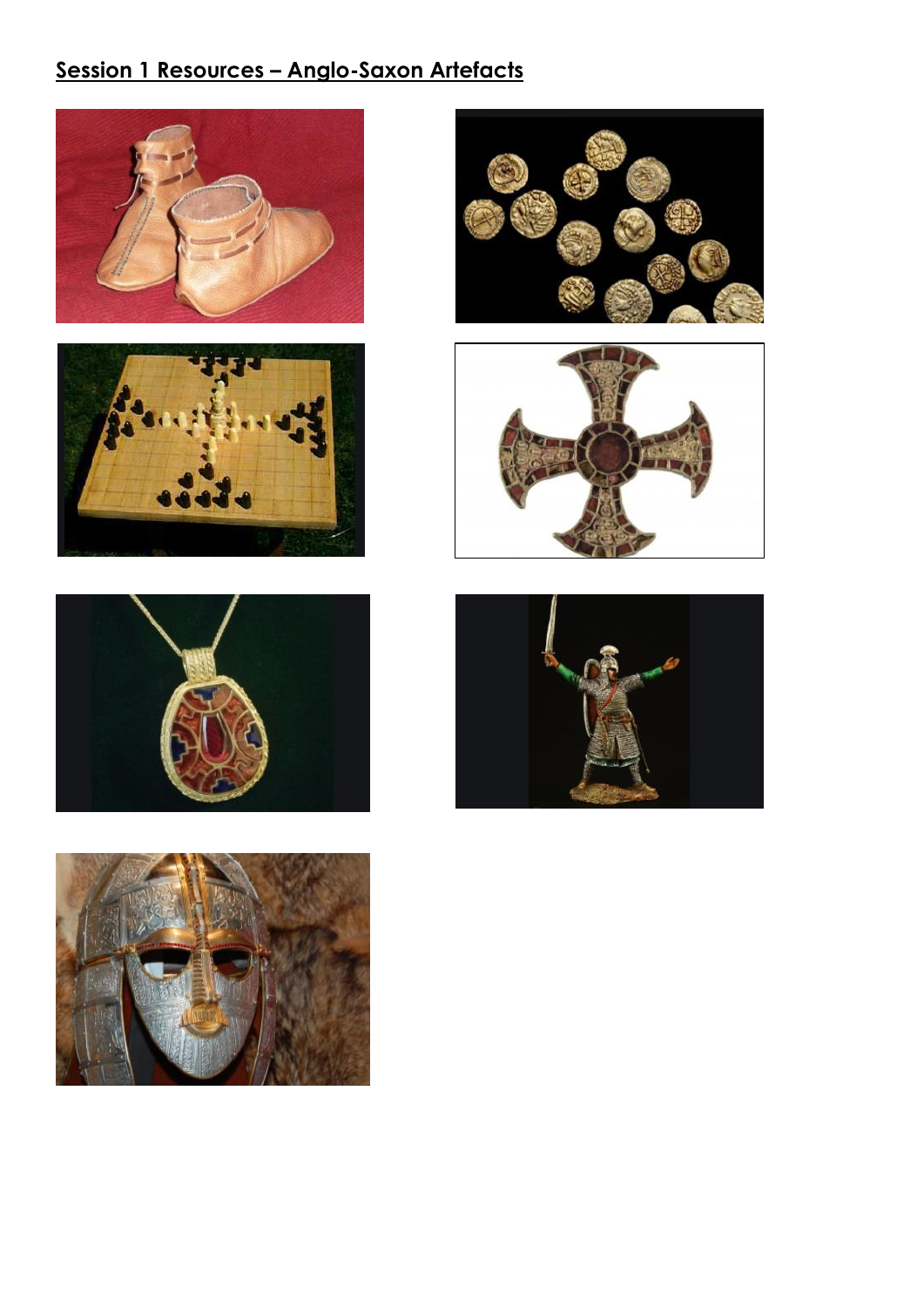## **Session 2 Resources – Push and Pull Factors and a map of Anglo-Saxon Britain**

| <b>Push Factors</b>                          |                                                   |                               | <b>Pull Factors</b>                                                                                                                                 |
|----------------------------------------------|---------------------------------------------------|-------------------------------|-----------------------------------------------------------------------------------------------------------------------------------------------------|
|                                              |                                                   |                               |                                                                                                                                                     |
| There was not enough food.                   | Saxon land flooded and<br>food in their own land. | they could not grow enough    | They were invited to come to<br>Britain to help fight the Picts<br>who had invaded Ireland and<br>Scotland after the Roman<br>troops had withdrawn. |
|                                              |                                                   |                               |                                                                                                                                                     |
| More land for farming, more<br>fertile soil. | They thought they could                           | easily win any battle now the | Better climate.                                                                                                                                     |

Romans had gone.



Label your map with these labels:

- Northumbria
- Wessex
- East Anglia
- Mercia
- Kent
- Sussex
- Essex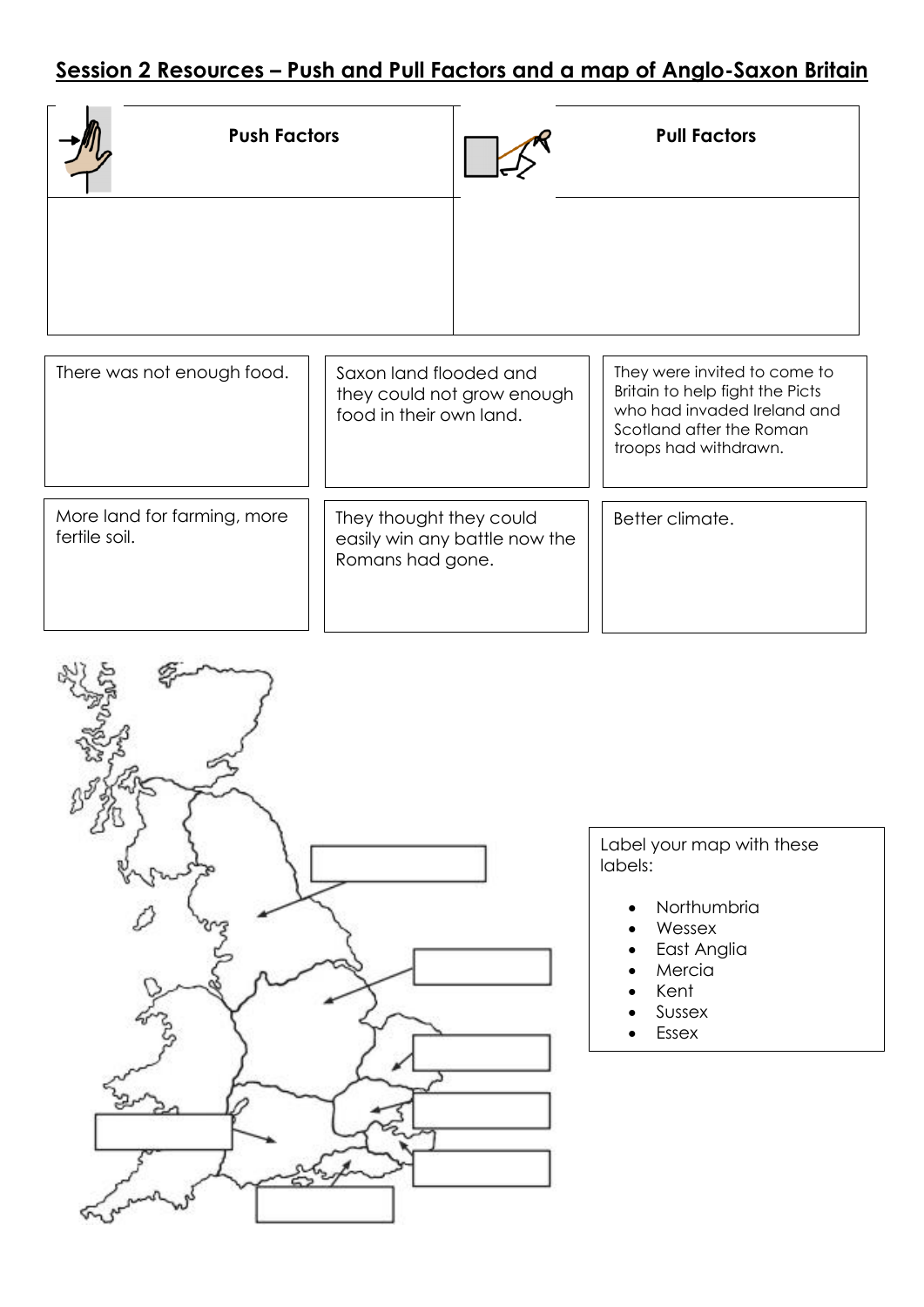## **Session 4 Resources – Findings from Sutton Hoo**









| Coins |  |
|-------|--|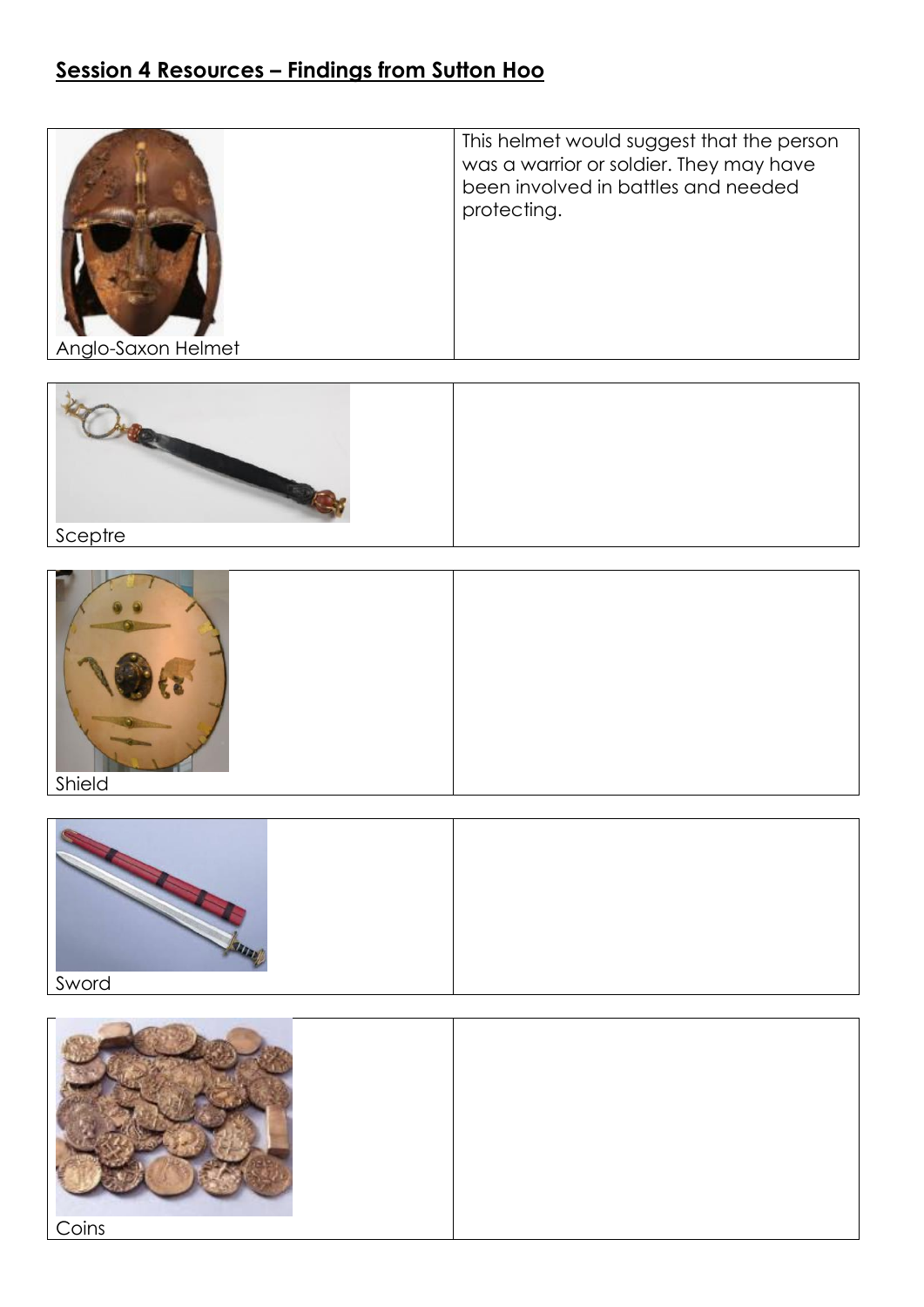#### **THANE REQUIRED**

**King Offa is seeking to recruit a professional and dedicated Thane to work on his team. The successful applicant will have management experience, required for manging the village and will be able to work directly under King Offa, ensuring the rules of the village are followed.** 

#### **CEORL REQUIRED**

**King Offa is seeking to recruit a skilled and dedicated Ceorl to work under the newly appointed Thane. The successful applicant will have knowledge and experience of working on the land and ensuring crops are grown and harvested. In addition, the applicant will have a working knowledge of weaving, metal work, or other essential trade which shall be used as and when required. Finally, the applicant must be willing and able to fight for their Thane. Protection from invaders is offered in return for this skill.**